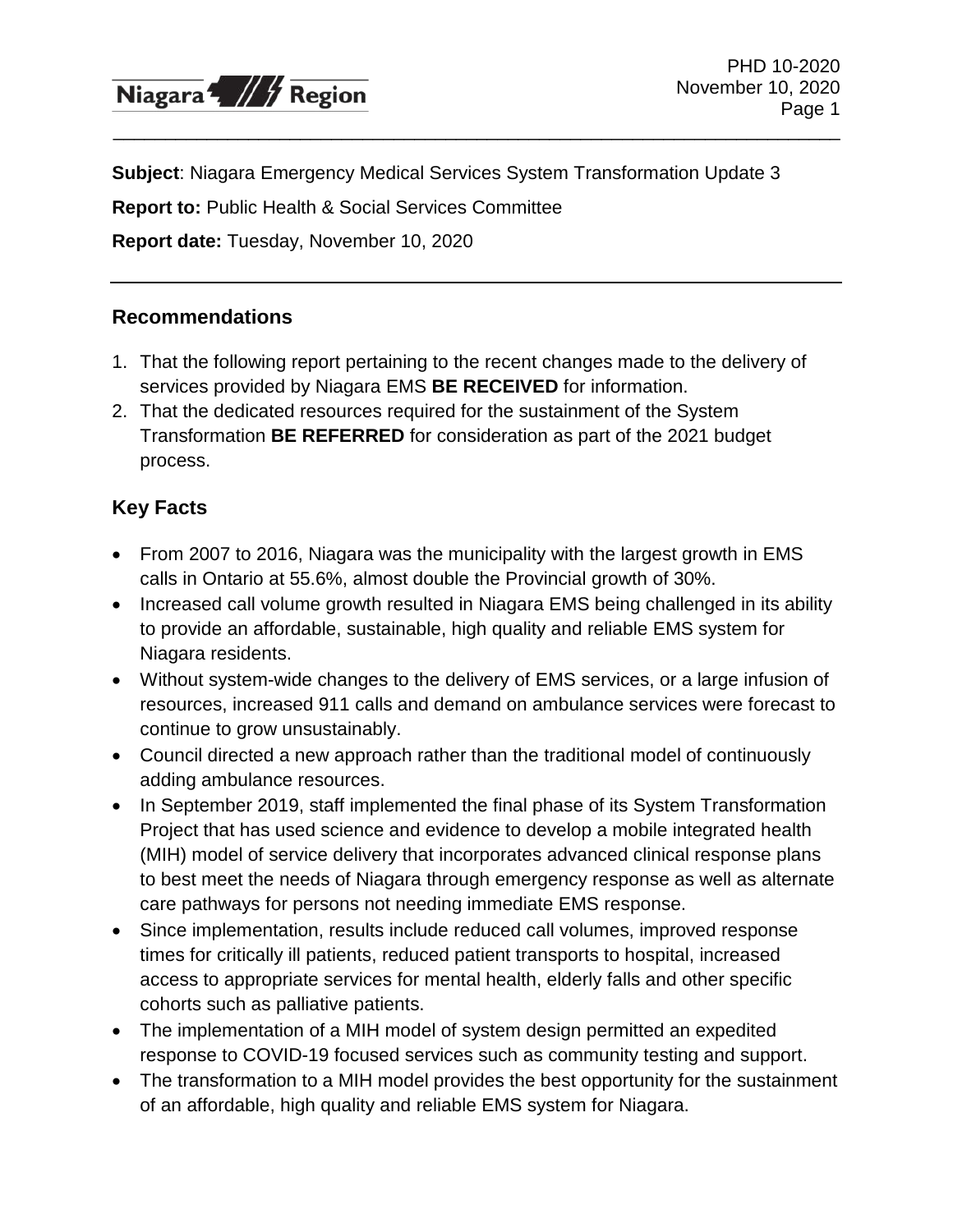Niagara<sup>4</sup>, /// Region

• The system transformation has contributed to the avoidance of an estimated \$4.8M per year (\$2.4M net) in operating costs for each of the past two years.

\_\_\_\_\_\_\_\_\_\_\_\_\_\_\_\_\_\_\_\_\_\_\_\_\_\_\_\_\_\_\_\_\_\_\_\_\_\_\_\_\_\_\_\_\_\_\_\_\_\_\_\_\_\_\_\_\_\_\_\_\_\_\_\_\_\_\_\_\_\_

- Sustaining the system transformation program for long term success will require the addition of 6.75 net FTE (11.55 permanent less 4.8 temporary) with a net impact to the levy between \$238,500 to \$834,000 depending on the level of funding that is committed from the Ministry.
- With the addition of the recommended FTE positions, this represents a net cost avoidance of \$1.56M (net annual cost avoidance of \$2,400,000 less worse case levy impact of \$834,000) on future operating budgets.

## **Financial Considerations**

Core components of the System Transformation Project (i.e. emergency communication nurses) was funded in 2019 through the Ambulance Dispatch Reserve (PHD 06-2018) and in 2020 one time funding (i.e. reserves and expected provincial funding) was provided to continue the observation of the system changes (CSD 78-2019).

A key outcome of the System Transformation is cost avoidance. To date, data indicates that the outcome of the system changes that are now one-year post full implementation has offset as many as four 24-hour ambulances that otherwise may have been required to maintain the same level of service over the past three years. At an operating cost of approximately \$1.2M gross (\$600K net of provincial 50/50 funding) for each additional 24 hour ambulance per year, this equates to \$4.8M in offset operating costs per year representing a \$2.4M (net) avoidance to the Regional budget for each of the past two years. Not adding additional ambulances also eliminated the need to increase the fleet and related equipment, which equates to additional savings on the capital budget of approximately \$1.2M, of which 90% would be eligible for Development Charge funding.

In addition to the avoidance of costs otherwise needed for direct salaries for increased ambulance staffing, the changes have also had a positive impact as they relate to staff working conditions and economical impacts such as decreased overtime and missed meal breaks that requires monetary compensation when paramedics are unable to take their entitled break periods.

Dedicated resources are required to continue the System Transformation into 2021 and onward. There are currently 4.8 temporary FTE positions that would need to be converted to permanent positions to continue the program. The annual gross cost for these positions is approximately \$486,000. Funding of \$43,000 would be recovered through the Land Ambulance funding formula applied by the Ministry of Health (MOH)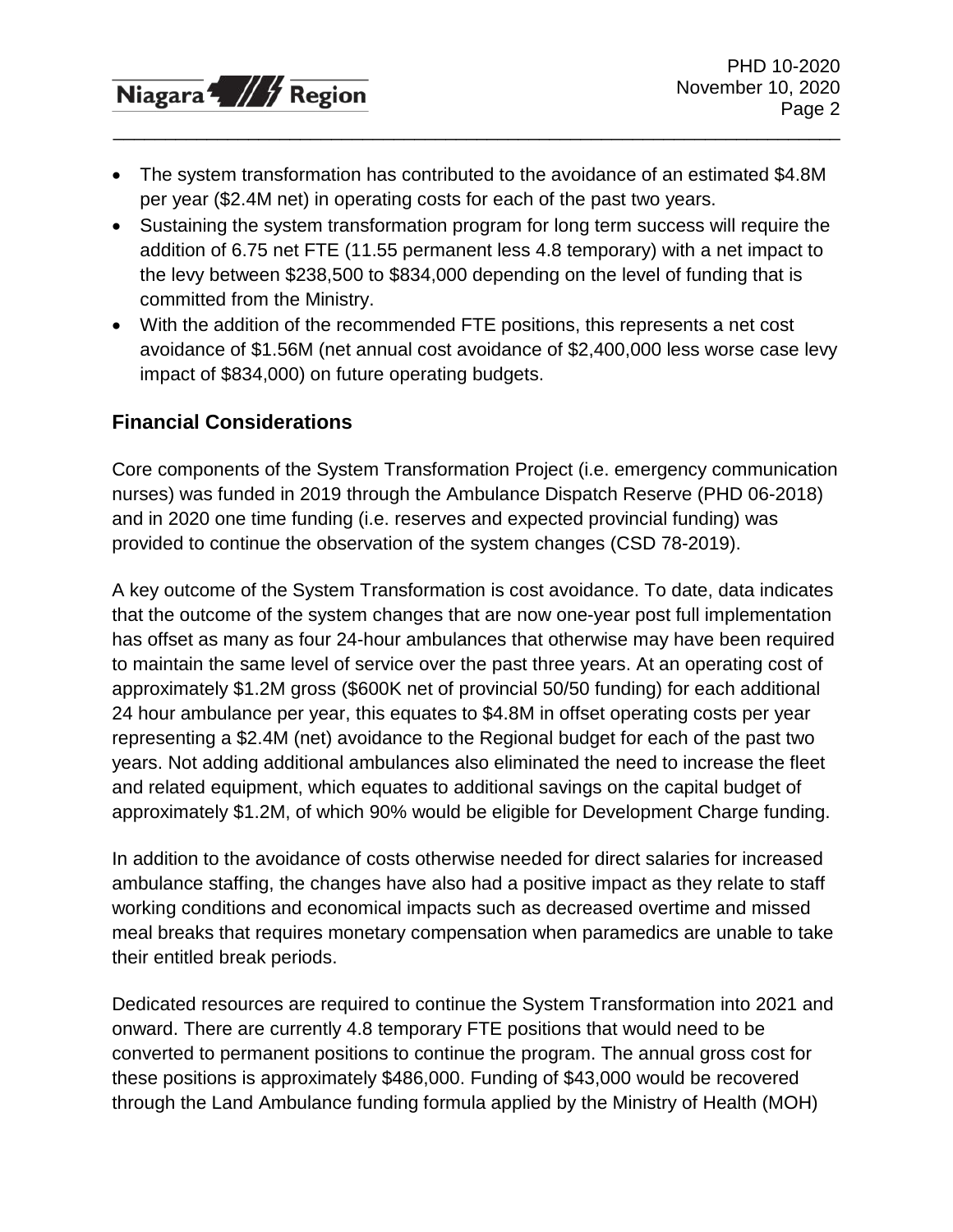

for one of these positions. It is also anticipated that 100% funding or \$400,000 would be granted for 3.8 of these FTE's as part of the MOH's Ambulance Communications funding. This latter funding source is yet to be confirmed. If the funding is not realized additional opportunities may exist to fund these positions from alternate sources and will continue to be explored, however, ultimately this may require funding from the Regional levy with a best case scenario of \$43,000 to worst of \$443,000.

\_\_\_\_\_\_\_\_\_\_\_\_\_\_\_\_\_\_\_\_\_\_\_\_\_\_\_\_\_\_\_\_\_\_\_\_\_\_\_\_\_\_\_\_\_\_\_\_\_\_\_\_\_\_\_\_\_\_\_\_\_\_\_\_\_\_\_\_\_\_

In addition to the conversion of the above 4.8 FTE's to sustain the current System Transformation model, an additional 6.75 new permanent FTE's would be required to continue sustaining this program. The annual gross cost of these resources is estimated at \$782,000. It is anticipated that funding would be provided by the Ministry of Health for at least half this cost, likely more as some of these resources are expected to qualify for 100% funding as part of the MOH's Ambulance Communications funding. The impact on the Regional levy is a best case scenario of \$195,500 to worst of \$391,000. Further anticipated funding details will be provided as part of the 2021 operating budget.

Implementing these modifications on a permanent basis so that these system improvements can be sustained on an ongoing basis is a consideration for the 2021 operating budget. They will be evaluated by staff in concert with all other budget pressures and mitigation options inclusive of the use of assessment growth to fund the call volume/response impacts related to growth in Niagara.

# **Analysis**

In September 2019, the final components of the System Transformation Project were implemented to further the change in service delivery of pre-hospital health services for Niagara. A summary of the changes follows.

Clinical Response Plan (CRP)

- approved by Council, the CRP underpins the service's Response Time Performance Plan (PHD-07 2019)
- assigns resources based on both clinical needs and in the time required
- reduced the use of lights and siren responses to 10% (previously 40%)
- reduced demand on municipal fire services response to medical calls
- decreased risk, improved work conditions and maximized resource effectiveness

Mobile Integrated Health (MIH)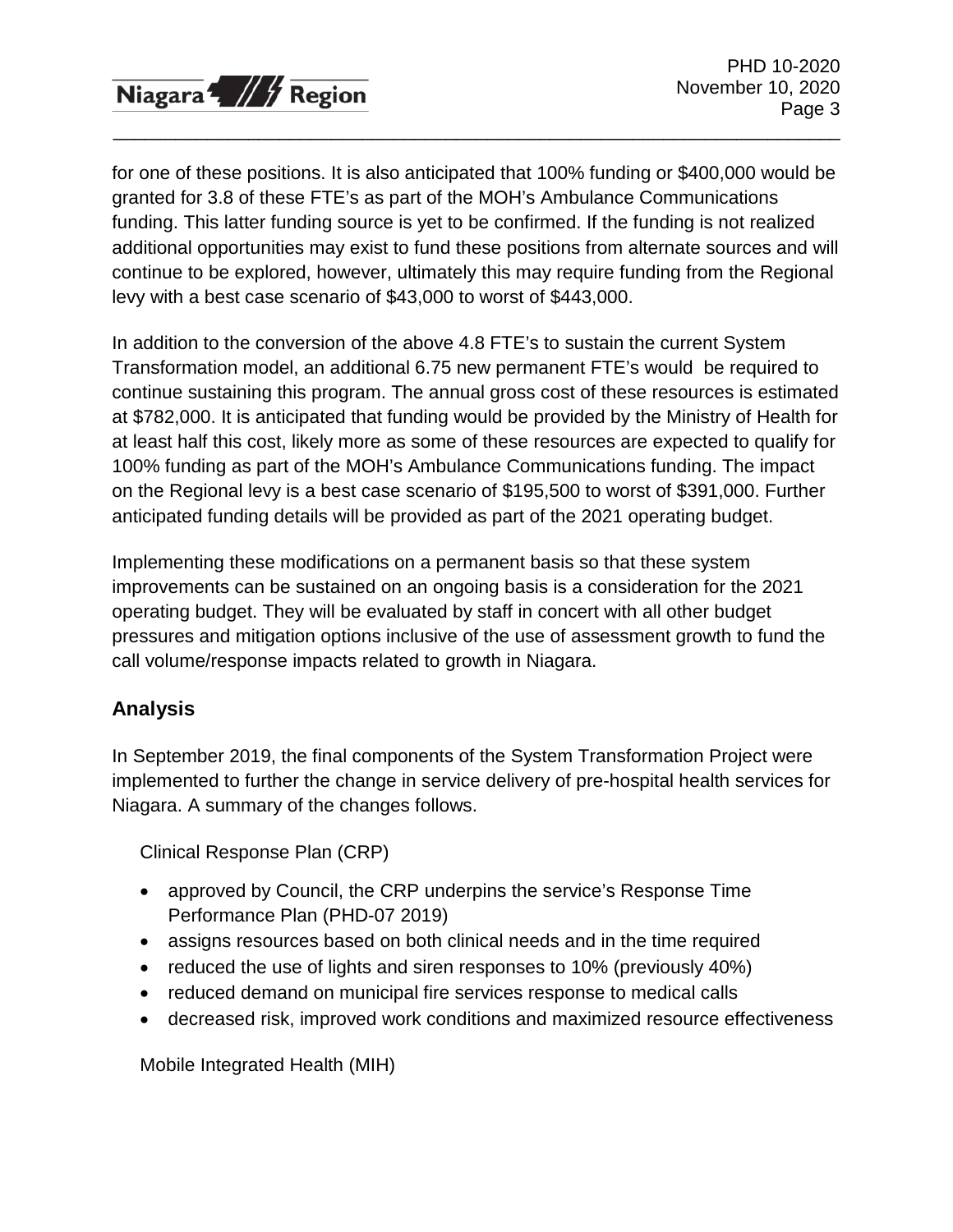

• new model of system design and delivery utilizing a multi-disciplinary approach with other health professionals (mental health nurses, occupational therapists) and community partners working alongside paramedics for targeted real-time response to specific 911 health needs (mental health, elderly falls)

\_\_\_\_\_\_\_\_\_\_\_\_\_\_\_\_\_\_\_\_\_\_\_\_\_\_\_\_\_\_\_\_\_\_\_\_\_\_\_\_\_\_\_\_\_\_\_\_\_\_\_\_\_\_\_\_\_\_\_\_\_\_\_\_\_\_\_\_\_\_

• this approach not only reduces the requirement for a fully staffed ambulance and transports to hospital, it is designed to improve healthcare options and decrease reliance on EMS for subsequent unscheduled healthcare needs.

Emergency Call Nurse (ECN)

- nurses embedded in the NEMS dispatch centre conducting secondary triage on low acuity 911 calls and developing alternate options for health/social care where appropriate
- 25% avoidance of ambulance response
- improved connections to community health and social service providers

These changes were implemented to stabilize system demand that, if left unchecked, would continue to deteriorate the performance of ambulance services creating poor outcomes with increased risk. As seen in Figure 1, the projected system demand would have been unsustainable if the system was left status quo. The changes made with the implementation of system transformation indicate 'bending the curve' and creating the best possible opportunity for the sustained delivery of quality, safe and affordable 911 mobile integrated health services.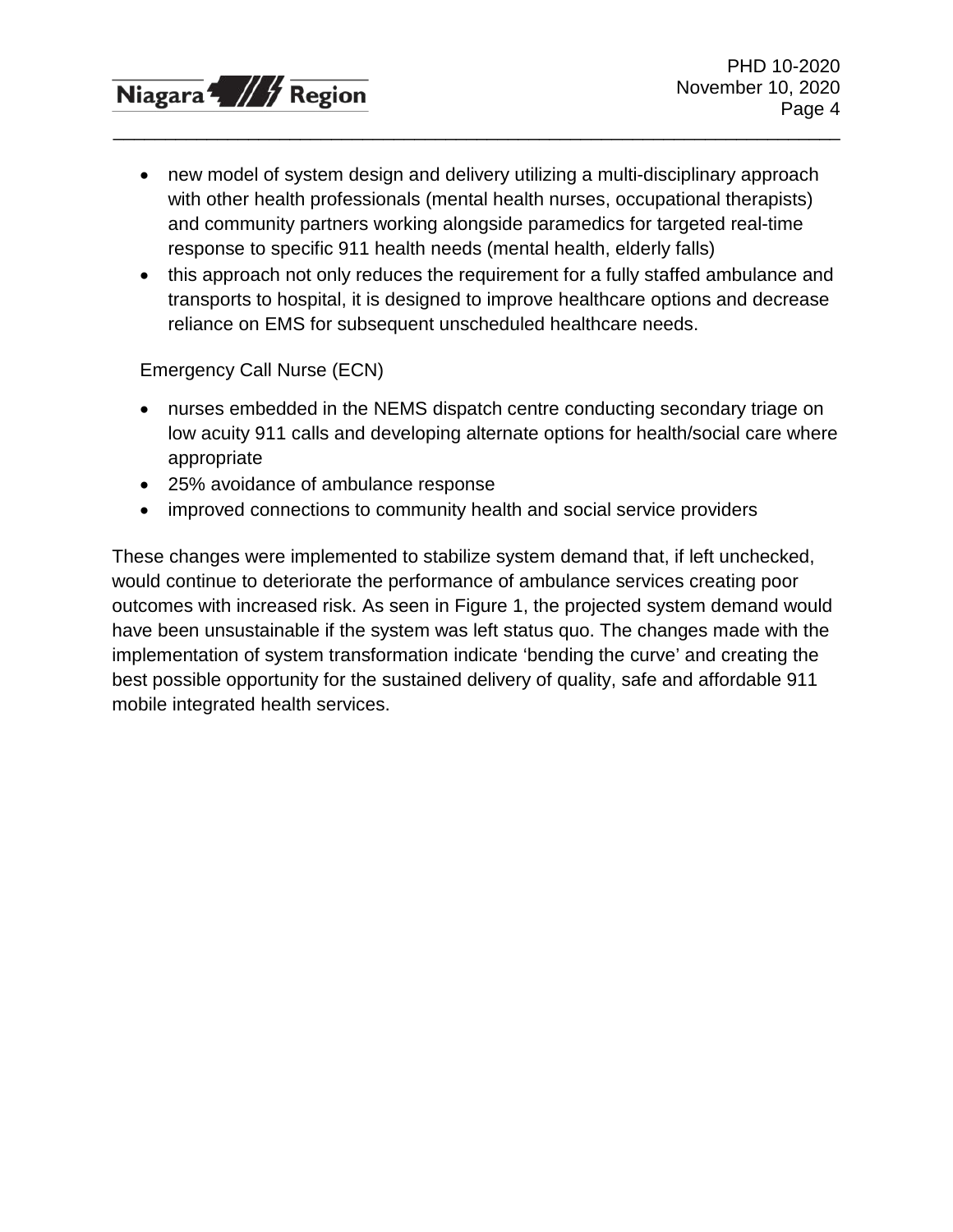



Figure 1. The negative growth in 2020 represents the first two months of the year (pre-COVID-19) as an annualized projection of -2%. Call volumes decreased by as much as 8% during the first 4 months of COVID-19 resulting in a YTD growth of -6.6%.

The above outcome is a result of a continued decrease in 911 call volume, a 1.2% decrease in 2019 in the number of patients transported to the hospital leading to a decrease in consumption time of ambulance resources and associated costs.

Relative to specific cohorts of patients including mental health and elderly falls, the impact of the system changes includes:

- 3.8% decrease in number of calls for falls in 2019 compared to the previous 2 years of increases of 9.4% and 14.2% respectively
- 6.3% decrease of transports to hospital for falls patients compared to the same time frame - meaning falls patients are receiving real time support resources to mitigate against future falls where hospitalization is required
- a decrease of 6.9% in transports of mental health patients to the emergency department despite an increase of 8.1% in the number of mental health related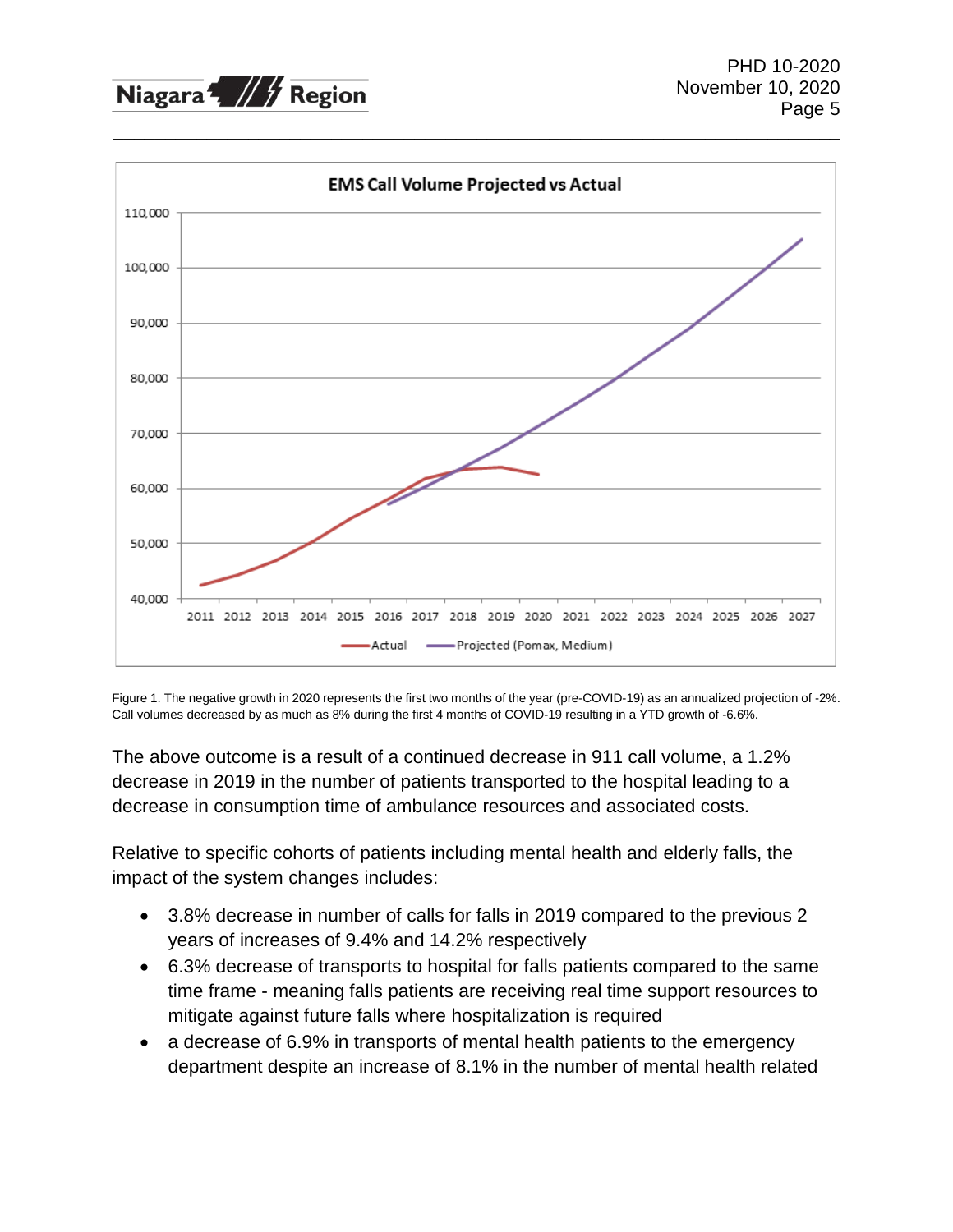

calls - meaning these patients are accessing real time alternative, more appropriate health care through the MIH teams

\_\_\_\_\_\_\_\_\_\_\_\_\_\_\_\_\_\_\_\_\_\_\_\_\_\_\_\_\_\_\_\_\_\_\_\_\_\_\_\_\_\_\_\_\_\_\_\_\_\_\_\_\_\_\_\_\_\_\_\_\_\_\_\_\_\_\_\_\_\_

• more than 3000 referrals to community health and social services as a result of the MIH teams

With respect to 911 call volume, from 2007 to 2016 Niagara was the municipality with the largest growth in EMS calls in Ontario, at 55.6%, almost double the Provincial growth of 30% (MOHLTC 2018). With the changes that have been implemented, Figure 2 provides data from comparator Ontario paramedic services to suggest that the change in Niagara is not a broad provincial phenomenon but rather supports that this is a result of the system changes in Niagara.



Figure 2 The negative growth represented in 2020 for the provincial comparators includes the decrease in call volumes inclusive of the effects of COVID-19. In absence of COVID-19 impact on call volume, Niagara would have a projected increase of -2%.

The comparator services referenced in Figure 2 added additional ambulances to meet the continued call demand at an average of 1.48 ambulances each year, equivalent of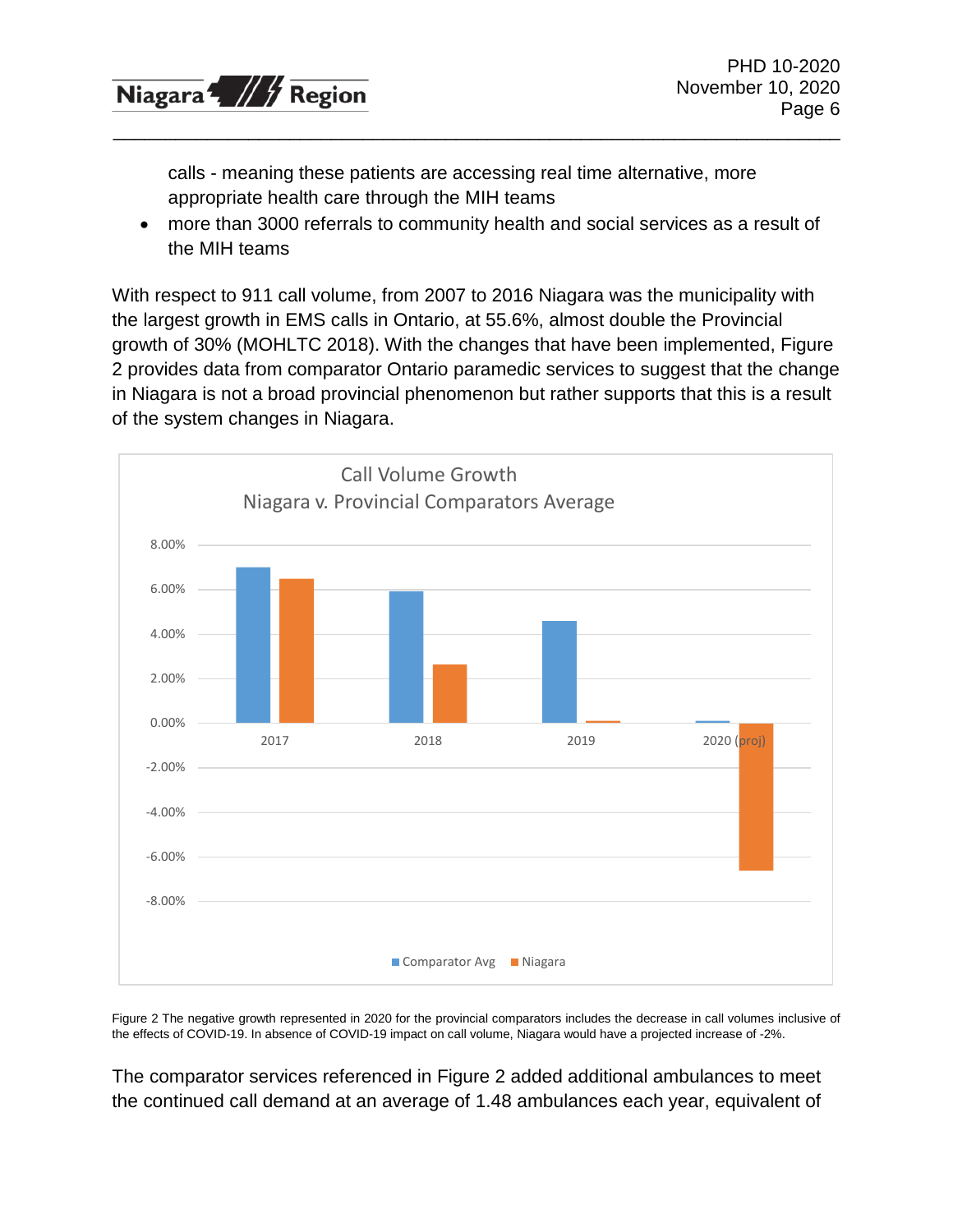

\$1.8M per year. Had Niagara opted to do nothing and allow the system to continue status quo, a similar situation to what the comparator municipalities experienced is likely to have occurred in Niagara, which would have required increasing the number of ambulances as detailed in Table 1.

\_\_\_\_\_\_\_\_\_\_\_\_\_\_\_\_\_\_\_\_\_\_\_\_\_\_\_\_\_\_\_\_\_\_\_\_\_\_\_\_\_\_\_\_\_\_\_\_\_\_\_\_\_\_\_\_\_\_\_\_\_\_\_\_\_\_\_\_\_\_

| Table 33: Ambulance and Paramedic Requirement Models - 10-year Time Frame |                |      |              |              |      |                |                |                |              |                |                |                |               |
|---------------------------------------------------------------------------|----------------|------|--------------|--------------|------|----------------|----------------|----------------|--------------|----------------|----------------|----------------|---------------|
| <b>Paramedic Enhancements Levels</b>                                      | 2016           | 2017 | 2018         | 2019         | 2020 | 2021           | 2022           | 2023           | 2024         | 2025           | 2026           | 2027           | <b>Totals</b> |
| Low Growth Model 3.6% - Ambulances                                        | $\overline{2}$ |      | 1            |              |      | $\mathbf{1}$   |                |                |              | 1              |                | 1              |               |
| Paramedic FTE                                                             | 21.6           |      | 10.8         |              |      | 10.8           |                | 10.8           |              | 10.8           |                | 10.8           | 75.6          |
| <b>Supervisors</b>                                                        |                | 1.4  |              | 1.4          |      | 1.4            |                |                | 1.4          |                | 1.4            |                |               |
| <b>Emergency Response Units</b>                                           |                |      |              |              |      |                |                |                |              |                |                |                |               |
| Medium Growth Model 5.7% - Ambulances                                     | $\overline{2}$ |      | $\mathbf{1}$ |              |      | $\mathbf{1}$   |                | $\overline{2}$ | $\mathbf{1}$ | $\mathbf{1}$   |                |                | 11            |
| Paramedic FTE                                                             | 21.6           |      | 10.8         |              | 10.8 | 10.8           |                | 21.6           | 10.8         | 10.8           | 10.8           | 10.8           | 118.8         |
| <b>Supervisors</b>                                                        |                | 1.4  |              | 1.4          |      | 2.8            |                | 1.4            | 1.4          |                | 1.4            |                | 9.8           |
| <b>Emergency Response Units</b>                                           |                |      |              |              |      | $\overline{2}$ |                |                |              |                |                |                |               |
| <b>High Growth Model 8.5% - Ambulances</b>                                | 2 <sup>2</sup> |      | $\mathbf{1}$ | $\mathbf{1}$ |      | $\mathbf{1}$   | $\overline{2}$ | $\overline{2}$ |              | $\overline{2}$ | $\overline{2}$ | $\overline{2}$ | 18            |
| <b>Paramedic FTE</b>                                                      | 21.6           | 10.8 | 10.8         | 10.8         | 10.8 | 10.8           | 21.6           | 21.6           | 10.8         | 21.6           | 21.6           | 21.6           | 194.4         |
| <b>Supervisors</b>                                                        |                | 1.4  |              | 1.4          |      | 1.4            |                | 2.8            |              | 2.8            |                | 2.8            | 12.6          |
| <b>Emergency Response Units</b>                                           |                |      |              |              |      |                |                |                |              |                |                | $\overline{2}$ |               |
| <b>Patient Based Model Ambulances</b>                                     | 2 <sup>1</sup> |      |              |              |      | $\mathbf{1}$   |                |                |              |                |                |                |               |
| <b>Paramedic FTE</b>                                                      | 21.6           |      |              |              |      | 10.8           |                |                |              |                | 10.8           |                | 43.2          |
| <b>Supervisors</b>                                                        |                | 1.4  |              |              |      |                | 1.4            |                |              |                | 1.4            |                | 4.2           |
| <b>Emergency Response Units</b>                                           |                |      |              |              |      |                |                |                |              |                |                |                |               |

Table 1: POMAX recommended increase in front line staffing based on projected growth models.

As first reported in PHD 27-2016, using the forecast shown in Table 1, Niagara's growth, if assumed to be the medium model, would have required the addition of four 24 hour ambulances for an estimated cost of \$4.8M per year (\$2.4M net of provincial funding) with a further ambulance to be added in the 2021 operating budget for an additional \$1.2M (\$600K net on 2021 levy).

It should be noted that the model labeled in Table 1 as "Patient Based Model Ambulances" best describes the MIH model of system design, highlighting the reduction in the number of additional ambulances required compared to the status quo growth models.

The reduced volumes and avoidance of \$6M in additional resources is in contrast to the realities of other municipalities who have seen continual increase in call volumes and presumably patient transports to hospital.

Despite the decrease in call volumes and patients transported to local emergency departments, Niagara hospitals continue to be challenged with timely transfer of care of patients from paramedics to hospital staff resulting in lengthy offload delay times. The St. Catharines Site of Niagara Health has been of particular concern having one of the highest rates of offload times provincially. The continued loss of EMS resources to hospital delays has hampered the system in advancing to meet response time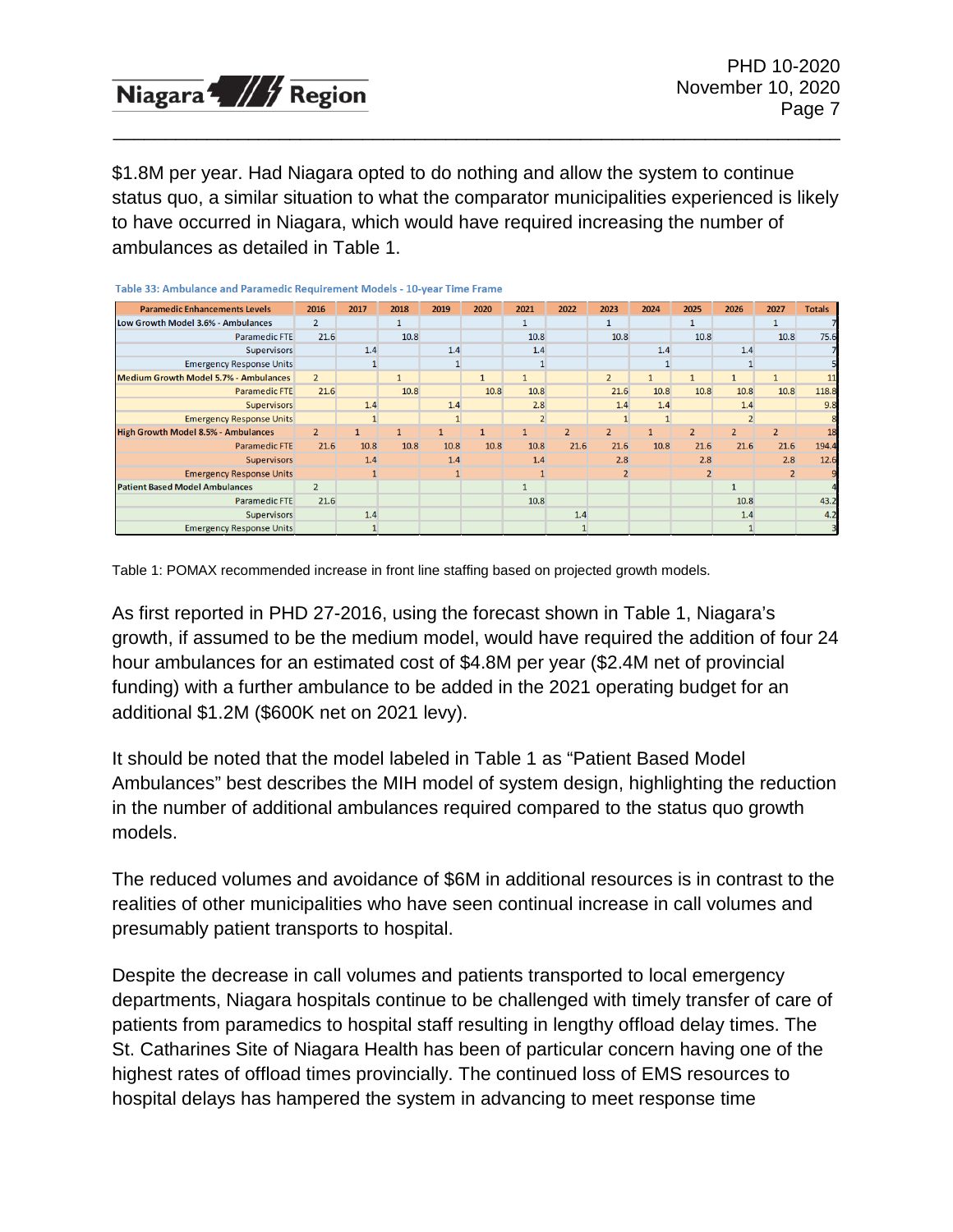

standards. It is worthy to note that during the height of the first wave of the COVID-19 pandemic, 911 call volumes decreased by as much as 9% and with hospitals scaling back on services during this period, offload delays were virtually eliminated. During this period, improvements in response times was observed, further suggesting a correlation of offload delays and EMS response times. Work continues with Niagara Health to improve transfer of care performance to ensure availability of emergency resources to respond to the community.

\_\_\_\_\_\_\_\_\_\_\_\_\_\_\_\_\_\_\_\_\_\_\_\_\_\_\_\_\_\_\_\_\_\_\_\_\_\_\_\_\_\_\_\_\_\_\_\_\_\_\_\_\_\_\_\_\_\_\_\_\_\_\_\_\_\_\_\_\_\_

The delivery of a mobile integrated health model of service provides opportunities for cost efficiencies as high as 64%. An independent economic analysis of the NEMS MIH model was led by Dr. Feng Xie, Health Economics Professor at McMaster University's Department of Health Research Methods, Evidence and Impact (HEI). The findings identified that

- MIH results in 50% fewer transports to ED for similar patient type
- traditional ambulance mean costs per minute of delivered service were estimated at \$1.865
- MIH mean costs per minute of delivered service were estimated at \$0.679
- this is 64% lower cost than traditional ambulance delivery model for same patient cohort

Professor Xie has stated "This service model could be a promising and viable solution to meeting acute healthcare needs in the community, while significantly improving the efficient use of healthcare resources".

The cost of delivery in the MIH model is significantly lower, creating opportunities to invest further in sustaining this approach through the reallocation of existing resources and the strengthening of key areas of system delivery. To sustain these transformational changes and establish MIH as the stable (not temporary) model of service delivery for Niagara EMS, dedicated resources will be required for the ongoing delivery, management and optimization of the system.

The accomplishments recognized to this point have been realized through the realignment of existing human resources including frontline staff, logistics support, IT, training, management and administration to refocus efforts towards research, design, construct and implementation of this new system. The efforts of all staff are to be commended. However, sustainment of this refocusing is posing challenges as other key areas of the business have been realized as being under resourced or not permanently resourced. If Niagara is to continue in this new model of Mobile Integrated Health,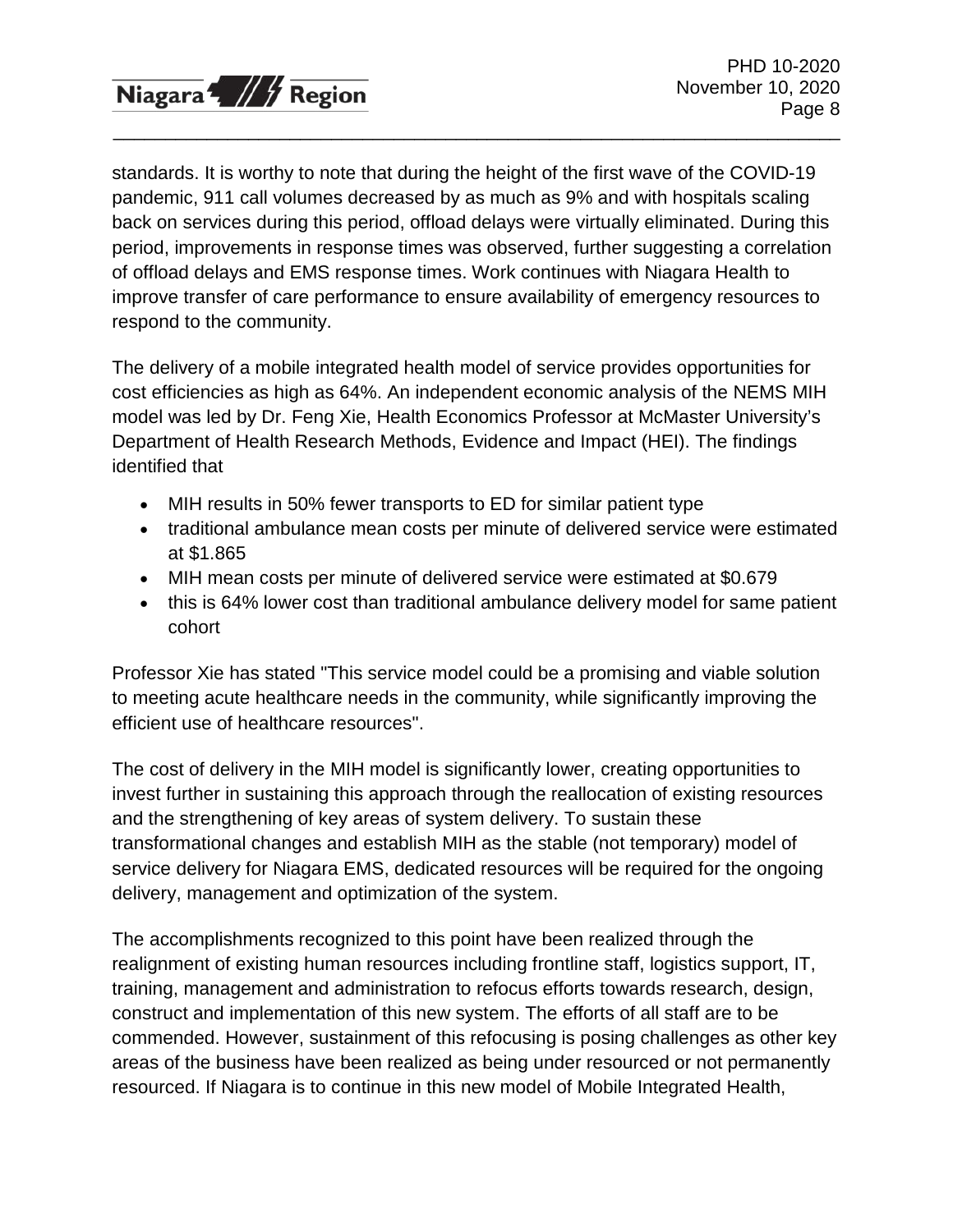

investments must still be made to ensure system sustainability for the foreseeable future.

Recognizing and appreciating the significant budget pressures for 2021, Niagara EMS will be submitting business cases for consideration as part of the 2021 operating budget process to ensure operational and fiscal sustainability in the delivery of this new model.

\_\_\_\_\_\_\_\_\_\_\_\_\_\_\_\_\_\_\_\_\_\_\_\_\_\_\_\_\_\_\_\_\_\_\_\_\_\_\_\_\_\_\_\_\_\_\_\_\_\_\_\_\_\_\_\_\_\_\_\_\_\_\_\_\_\_\_\_\_\_

### **Alternatives Reviewed**

Previous Councils have endorsed staff recommendations and instructed staff not to simply follow traditional EMS service models but to actively look for innovative ways to deliver mobile health services that are not only more efficient but also better meet the needs of Niagara residents who call 911. Without these transformational changes, system demand would likely have continued to grow at the previously forecasted rates and consideration would have to be made for the addition of traditional resources (more staffed ambulances) to meet this pressure, or providing longer response times for Niagara residents experiencing emergencies. The cost avoidance of \$2.4M per year on the Regional tax levy would not have been realized and continuous investments of this magnitude would be likely for future budget years. In contrast, the investment of the recommended FTE's provide a net cost avoidance of \$1.56M.

Staff continue to participate in the development of the Niagara-Ontario Health Team of which Niagara EMS is to be a central agency in the enhanced coordination of the delivery of unscheduled and specialized health services such as mental health. The development and implementation of NEMS MIH model of service delivery aligns itself with the intentions of the provincial OHT restructuring and future opportunities for the pooling and provision of resources are likely to occur.

# **Relationship to Council Strategic Priorities**

The System Transformation Project was a priority item for consultation with the Minister of Health during the 2020 Association of Municipalities of Ontario Conference. It further supports Council Strategic Priorities of fostering Healthy and Vibrant Communities through the delivery of quality, affordable and accessible MIH services. In addition, this model contributes to a Sustainable and Engaging Government with a high quality, efficient, fiscally sustainable and coordinated core delivery of MIH services that is possible only through enhanced communication, partnerships and collaborations with the community. An integrated health system promotes improved opportunities for Healthy and Vibrant Communities and contributes to reduced institutionalized care and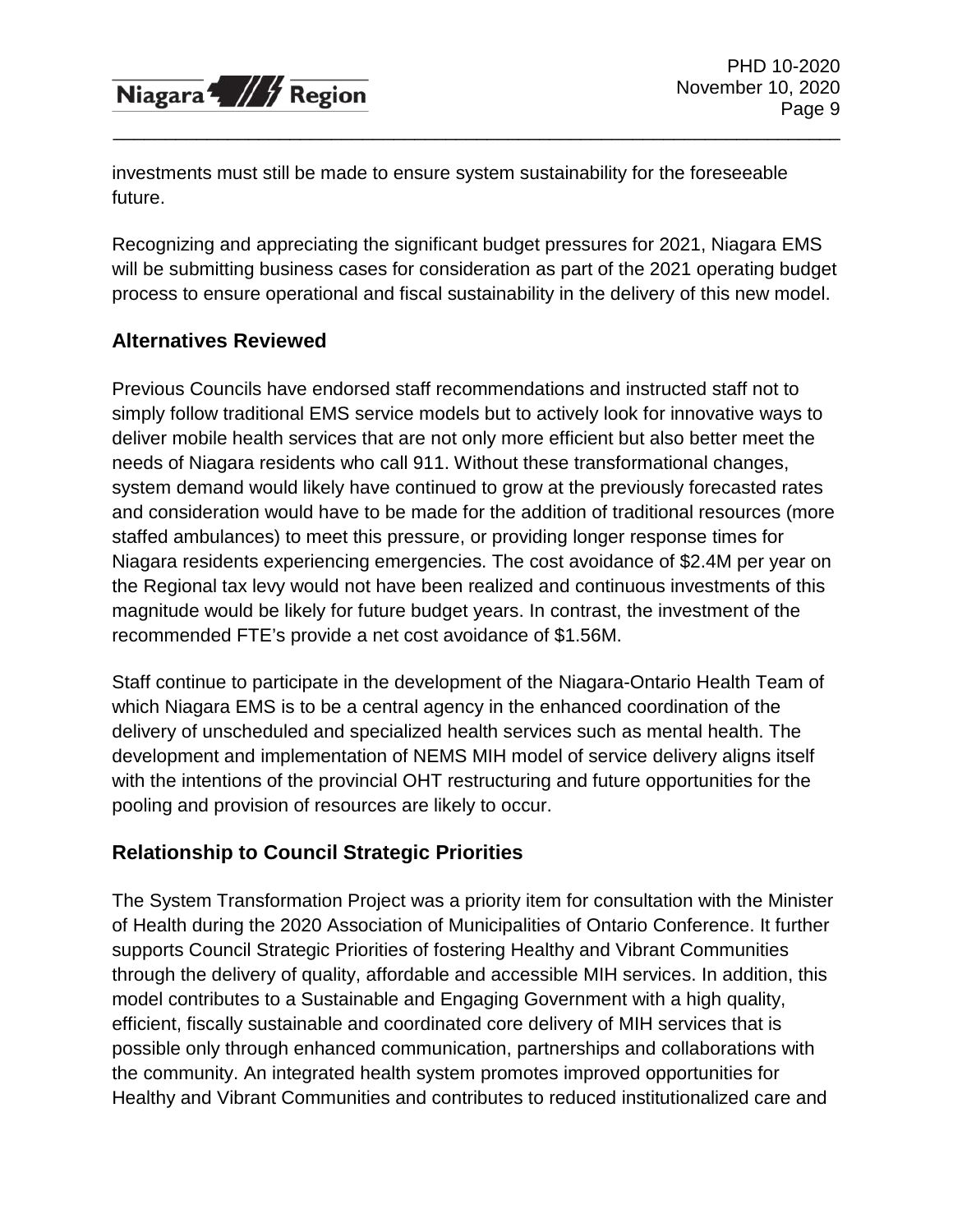

more aging at home supports. The new model of service delivery fosters engagement and collaborative planning to provide an integrated health service for Niagara communities.

\_\_\_\_\_\_\_\_\_\_\_\_\_\_\_\_\_\_\_\_\_\_\_\_\_\_\_\_\_\_\_\_\_\_\_\_\_\_\_\_\_\_\_\_\_\_\_\_\_\_\_\_\_\_\_\_\_\_\_\_\_\_\_\_\_\_\_\_\_\_

### **Other Pertinent Reports**

PHD 17- 2014 - EMS System Performance Sustainability PHD 17- 2015 - EMS System Performance Sustainability PHD 05- 2016 - Niagara EMS Master Plan PHD 08- 2016 - Master Plan Award of RFP PHD 19- 2016 - Niagara EMS Mobile Integrated Health Community Paramedic Update PHD 21- 2016 - 2016 Update to EMS System Performance Sustainability PHD 05-2017 - Niagara Emergency Medical Services Pomax Master Plan Review PHD 17-2017 - Niagara Emergency Medical Services System Design Changes PHD 19-2017 - NEMS Resource Investment PHD 07-2019 - Response Time Performance Plan Presentation to PHSSC August 6, 2019 – System Transformation Update PHD 20-2019 - System Transformation Update 2 PHD 08-2020 - Occupational Therapists Request

### **Prepared by:**

Kevin Smith Chief, Niagara Emergency Medical Services & Director, Emergency Services Public Health & Emergency Services

### **Recommended by:**

M. Mustafa Hirji, MD, MPH, FRCPC Medical Officer of Health & Commissioner (Acting) Public Health & Emergency Services

**\_\_\_\_\_\_\_\_\_\_\_\_\_\_\_\_\_\_\_\_\_\_\_\_\_\_\_\_\_\_\_**

**\_\_\_\_\_\_\_\_\_\_\_\_\_\_\_\_\_\_\_\_\_\_\_\_\_\_\_\_\_\_\_**